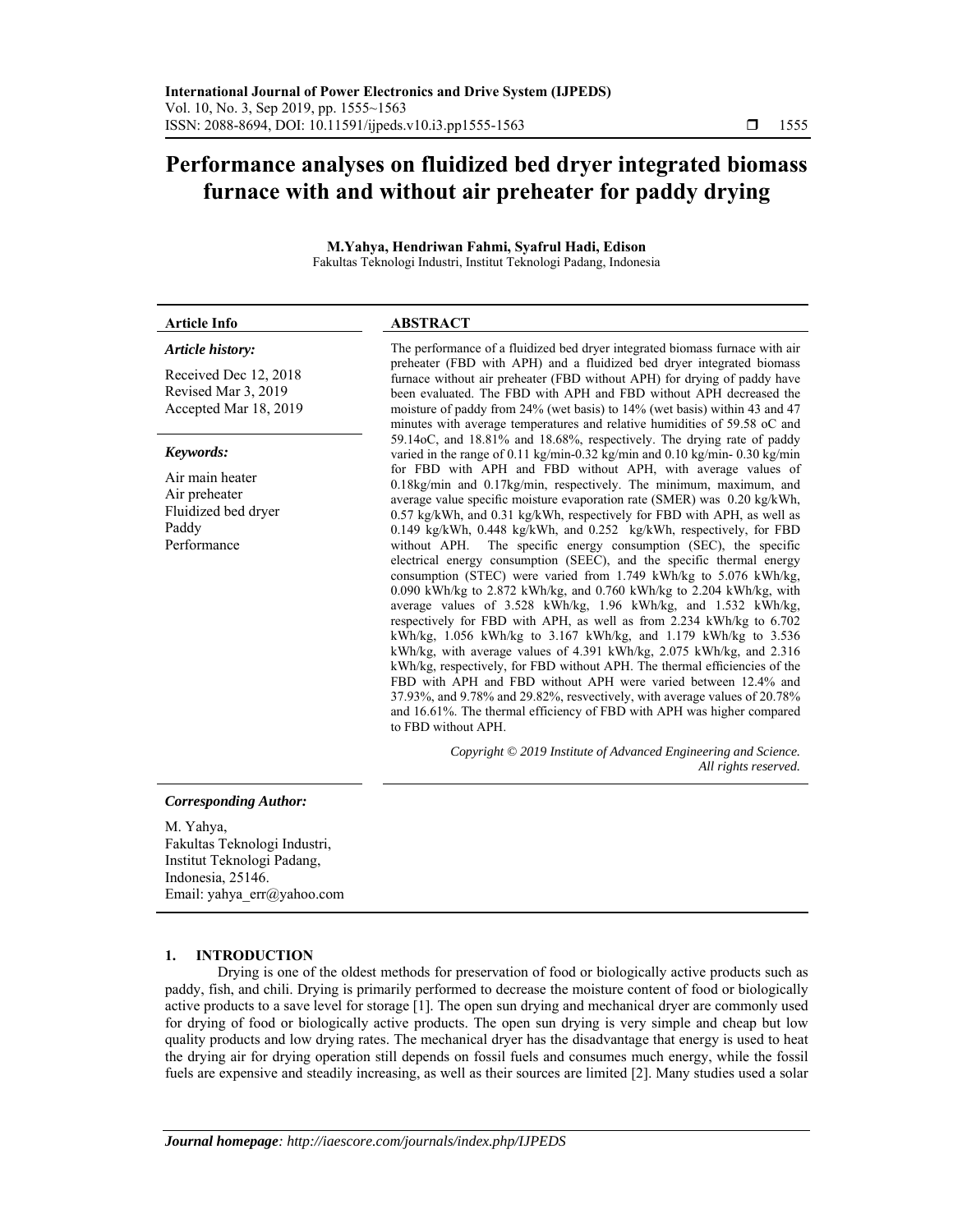dryer integrated with biomass furnace (biomass burner or stove) to solve the problems of open sun drying and mechanical drying.

A solar dryer integrated with biomass furnace is used as an alternative to open sun drying and mechanical drying because it result high quality products, short drying time, and also the solar and biomass energies are renewable and abundant [3]. A solar tunnel greenhouse dryer coupled with biomass backup heater for drying of coconuts has been studied experimentally by Arun et al. [4]. The dimension of the dryer is 4 m (W) x 10 m (L) x 3 m (H). They found that the dryer reduced the moisture content of coconut from 53.84% wet basis to 7.003% wet basis within 44 hours.

Yahya [5] has investigated experimentally a solar-assisted heat pump dryer integrated with biomass furnace by using cabinet type of drying chamber for drying red chillies a capacity of 22 kg. The researcher reported that the dryer able to reduce the moisture content of red chillies from 4.26 dry basis to 0.08 dry basis within 11 hours at an air mass flow rate of 0.124 kg/s, with the averages drying chamber temperature and drying chamber relative humidity of 70.5 °C and 10.1%, respectively. The thermal efficiency of the dryer was estimated in average of about 9.03%. Meanwhile, the averages contribution of heat energy by the collector, condenser and biomass furnace were obtained of about 14.74%, 47.39% and 37.87%, respectively.

A solar-assisted fluidized bed dryer integrated with biomass furnace for drying of paddy was designed, constructed, and evaluated by Yahya et al. [6]. The drying system reduced the mass of the paddy from 12 kg to 11.43 kg with mass flow rate of 0.125 kg/s. Moisture content was dried off the paddy by 14% from 20% (wet basis) in 796 s with average temperature of 78 oC. The average thermal efficiency is 16.28% for average air temperature drying of 78 oC, respectively. The average solar fraction (SF) is 15.01% for average drying temperature of 78 oC, respectively. Whereas, the average biomass fraction (BF) is 42.22% for average drying temperature of 78 oC, respectively.

Hamdani et al. [7] have fabricated and tested a hybrid solar-biomass dryer for drying of fish. The dryer consists of a drying chamber of length 260 cm and width of 80 cm, with glass as a cover. A cross flow type heat exchanger for an air heater that utilizes biomass fuel also mounted to the dryer. The dryer reduce the mass of fish from 25 kg to 12.3 kg with moisture content of 12% within 15 hours. In the beginning, drying was conducted using solar energy, from 09:00 to 16:00, and continued with hot-air produced from biomass combustion from 16:00-06:00 and maintained at 40-50°C. However, commonly the flue gas temperature leaving the chimney of biomass furnace (biomass burner or stove) is high, which causes great waste thermal loss and fuel consumption rate of drying system, and also this can be influences the thermal efficiency of drying system.

To minimize thermal loss from chimney of biomass furnace, decrease the fuel consumption rate and increase the thermal efficiency of drying system, Tadahmun et al. [8] have used a sub dryer as heat recovery to a hybrid solar thermal drying system for drying of red chili. The drying system consists of solar air heater, drying chamber, dryer chimney, thermal back-up unit, recovery dryer, and flue gas chimney. They found that the overall drying efficiency of the hybrid solar thermal drying system with and without recovery dryer were 13% and 10.3%, respectively. However, no study has been reported yet on the performance of the drying system integrated biomass furnace using two air heaters namely air preheater and air main heater. Therefore, the objective of this study is to compare the experimental performance of FBD with and without air preheater (APH) for drying of paddy.

#### **2. RESEARCH METHOD**

#### **2.1. Experimental set-up**

A fluidised bed dryer integrated with two stage biomass furnace was fabricated and tested at the Institut Teknologi Padang, West Sumatra, Indonesia. The drying system consisted of two stage biomass furnace, fluidised bed (drying chamber), cyclone and blower, as shown in Figure 1. The biomass furnace comprised several main parts, such as the heat exchanger, combustion chamber, chimney and blower. The heat exchanger has two stage air heater namely first stage is air main heater (AMH) and second stage is air preheater (APH). The air main heater and air preheater both has 14-unit heat exchanger pipes were composed of mild steel with diameter of 2.5 inc. The wall of the combustion chamber used brick, cement and steel plate materials. The fluidised bed consisted of the drying chamber, air flow distribution and inlet and outlet of paddy. The front part of the drying chamber was covered with clear glass with a thickness of 5 mm, and the sides and back were covered with 3 mm-thick aluminium plate. The air distributor used wire aluminium gauze. The cyclone was covered with 3 mm-thick aluminium plate. The drying air was circulated using centrifugal blower with 3.7 kW.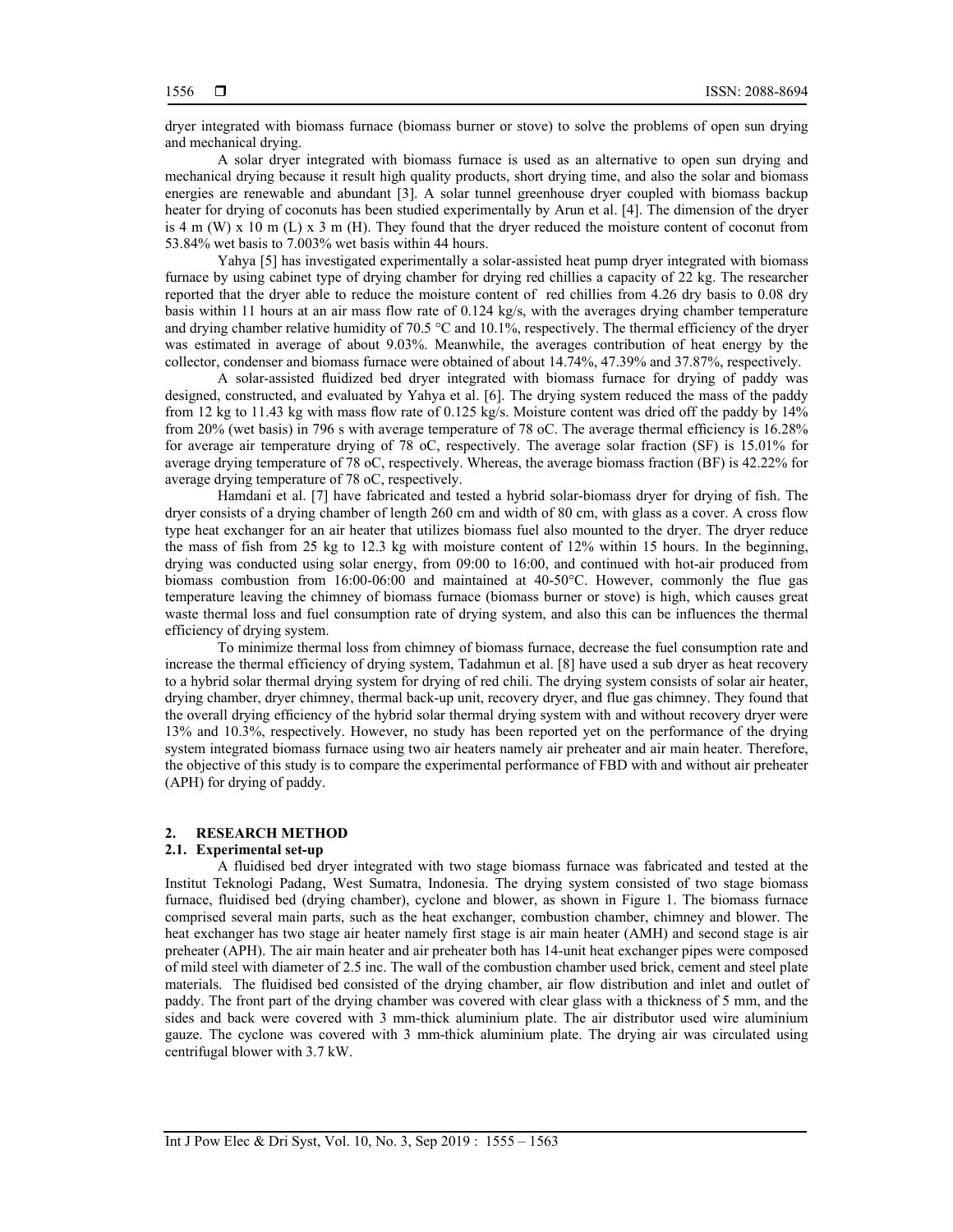## **2.2. Experimental procedure**

Experiments were performed at Institut Teknologi Padang, West Sumatra, Indonesia. Farmers bought freshly harvested paddy in Padang, and approximately 14 kg was placed into the drying chamber for the drying process. The biomass fuel used was coconut shell charcoal. The drying experiments were conducted to evaluate the performance of fluidized bed dryer integrated with two stage biomass furnace for drying of paddy. The air temperatures at the inlet and outlet of the air main heater and air preheater of biomass furnace, drying chamber, and also, the combustion air temperature and flue gas temperature leaving of chimney of biomass furnace during the operation of the drying system were measured by using T-type copper-constantan thermocouples with an accuracy of  $\pm$  0.1 °C and operating temperature ranging from -200 °C to 400 °C and operating relative humidity ranging from 0% to 100%. Air velocity was measured with a 0– 30 ms-1 range by using a HT383 anemometer, with an accuracy of  $\pm$  0.2 ms-1 and operation temperature ranging from -10 °C to 45 °C. The air temperatures were recorded by using an AH4000 data logger with a reading accuracy of  $\pm$  0.1 °C. The mass change of the pady was measured within a 0–15 kg range by using a TKB-0.15 weighing scale with an accuracy of  $\pm$  0.05 kg. Paddy mass change was weighed, and temperature was measured every 5 min. The drying experiments were performed to evaluate the dryer performance under two different operating modes: FBD with APH operation mode, and FBD without APH operation mode. Air preheater was not used for FBD without APH operation mode, as shown in Figure 2. Air preheater was employed for FBD with APH operation mode, as shown in Figure 3.



Figure 1. Photograph of fluidized bed dryer integrated biomass furnace





*Performance analyses on fluidized bed dryer integrated biomass furnace with and without air … (M.Yahya)*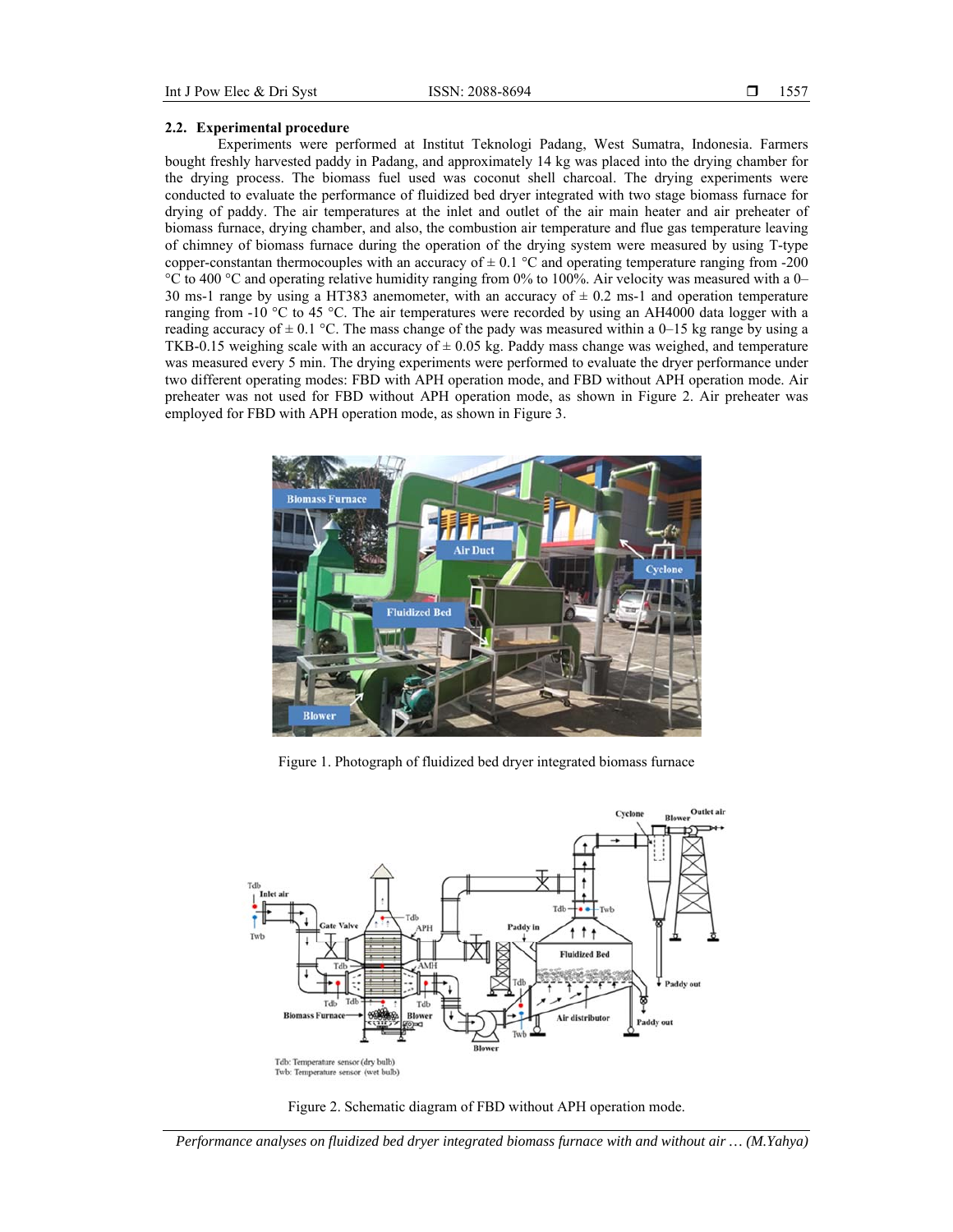

Figure 3. Schematic diagram of FBD with APH operation mode

#### **2.3. Performance Analyses**

The moisture content (wet basis), the drying rate, the specific moisture evaporation rate (SMER), the specific energy consumption (SEC), the specific thermal energy consumption (STEC), the specific electrical energy consumption (SEEC), and the thermal efficiency of drying system were calculated using equaitions in Table 1 [9]-[15].

| Indications of performance                 | Performance equation                                                                             | Equations no. |
|--------------------------------------------|--------------------------------------------------------------------------------------------------|---------------|
| The moisture content (wet basis)           | $m_{\text{wetpd}}$ - $m_{\text{dpd}}$<br>$M_{wh} =$                                              | (1)           |
| The drying rate                            | $\rm m_{\rm \,wetpd}$<br>$\dot{m}_{\rm water} = \frac{m_{\rm water}}{2}$                         | (2)           |
| The specific moisture evaporation rate     | $\text{SMER} = \frac{\dot{m}_{\text{water}}}{E_{\text{bmf}} + E_{\text{bl}}}$                    | (3)           |
| The specific energy consumption            | $\text{SEC} = \frac{E_{\text{bm}} + E_{\text{bl}}}{\dot{m}_{\text{water}}}$                      | (4)           |
| The specific thermal energy consumption    | $\text{STEC} \!=\! \frac{\text{E}_{\text{bnf}}}{\dot{\text{m}}_{\text{water}}}$                  | (5)           |
| The specific electrical energy consumption | $\text{SEEC} = \frac{\text{E}_{\text{bl}}}{\cdot}$<br>$\dot{m}_{\mbox{\tiny water}}$             | (6)           |
| The thermal efficiency of drying system    | $\dot{m}_{\text{water}}H_{\text{fg}}$<br>$\eta_{\text{th}}=$<br>$E_{\text{hor}} + E_{\text{tr}}$ | (7)           |

## **3. RESULTS AND ANALYSIS**

The variation of the temperature at inlet and outlet of the air main heater of biomass furnace of FBD without APH with drying time is shown in Figure 4. These temperatures were varied between 39.12 °C and 41.90 °C, and 59.60 °C and 62.90 °C, with average values of 40.05 °C and 60.93 °C, respectively.

The variation of the temperature at inlet and outlet of the air preheater and air main heater of biomass furnace of FBD with APH versus drying time is displayed in Figure 5. These temperatures were observed in the range of 32.36 °C–42.20 °C and 45.47 °C–51.20 °C, and 44.46 °C–49.80 °C and 61.10 °C– 63.50 °C, with average values of 38.28 °C and 48.29 °C, and 47.35 °C and 61.98 °C, respectively.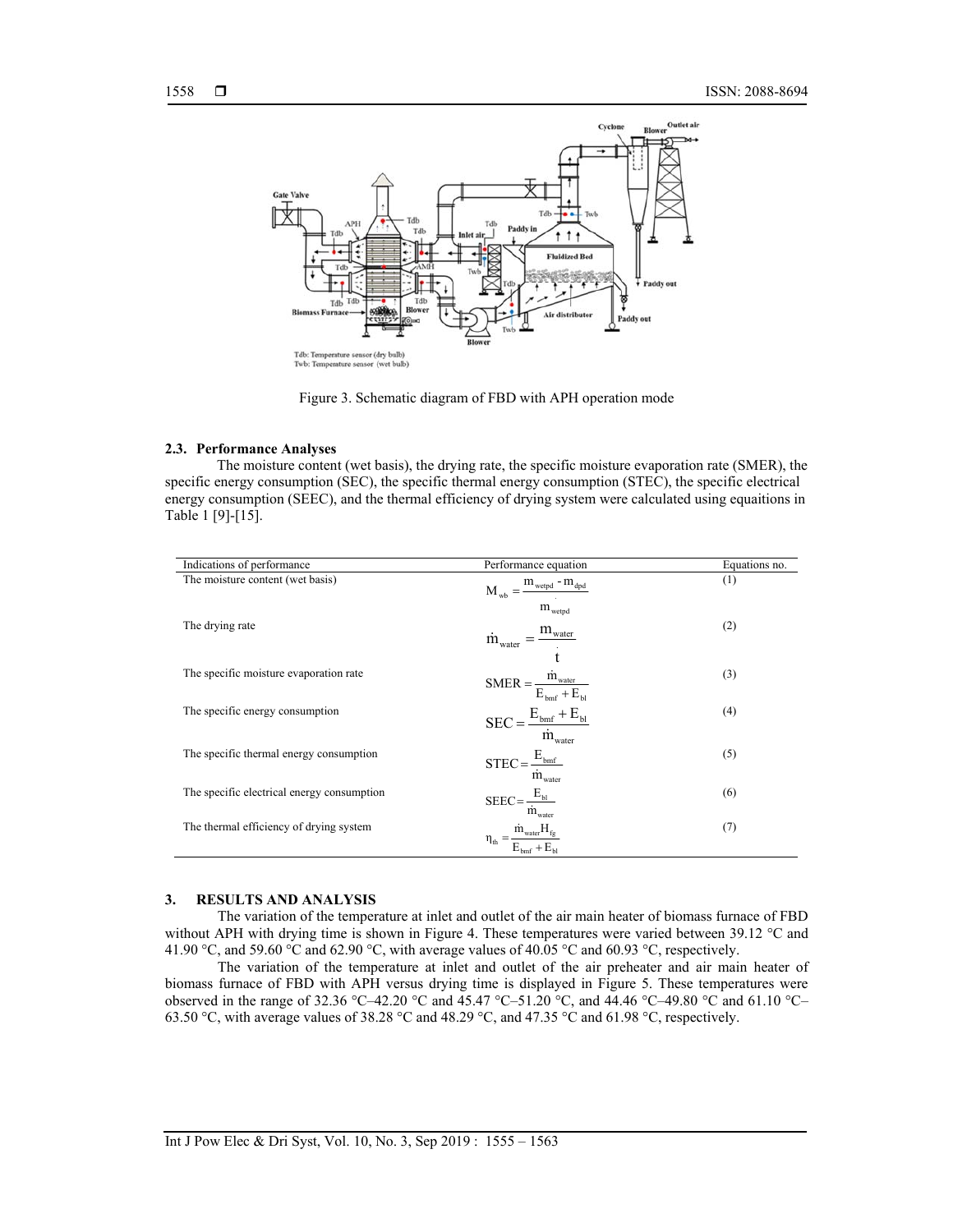

Figure 4. Variation in temperature with drying time for FBD without APH

Figure 5. Variation in temperature with drying time for FBD with APH

The variation of the combustion air temperature and the flue gas temperature living of biomass furnace for FBD with APH and FBD without APH versus drying time is depicted in Figure 6. The combustion air temperature and the flue gas temperature living of chimney of biomass furnace for FBD with APH and FBD without APH varied in the range of 272.3 °C–377.3 °C and 121.1 °C–168.3 °C, and 285.2 °C– 355.8 °C and 172.2 °C–230.6 °C, with average values of 313.2 °C and 150.9 °C, and 325.54 °C and 193.6 °C, respectively.

The variation of temperature and relative humidity with drying time are demonstrated in Figure 7. The temperature and the relative humidity at the inlet and outlet of the drying chamber were observed in the range of 58.02 °C–60.80 °C and 17.30%-21.06%, and 36.42 °C–49.0 °C and 18.30%-48.42%, with average values of 59.58 °C and 18.81%, and 43.01 °C, and 26.93%, respectively FBD with APH, as well as 58.40 °C–60.24 °C and 16.20%-20.10%, and 37.09 °C–50.02 °C and 22.13%-49.03%, with average values of 59.14 °C and 18.68%, and 42.73 °C and 29.61%, respectively, for FBD without APH.

The variation of moisture content of paddy and drying rate with drying time for FBD with APH and FBD without APH are shown in Figure 8. The moisture content of paddy in the FBD with APH and FBD without APH were reduced from 24% wet basis to 14% wet basis within 43 and 47 minutes, respectively. The drying rate varied from 0.11 kg/min to 0.32 kg/min for FBD with APH and from 0.10 kg/min to 0.30 kg/min for FBD without APH, with an average of 0.18 kg/min and 0.17 kg/min, respectively.

The variation of SMER with drying time is illustrated in Figure 9. SMER varied from 0.20 kg/kWh to 0.57 kg/kWh for FBD with APH and from 0.149 kg/kW h to 0.448 kg/kWh for FBD without APH, with average values of 0.31 kg/kW h and 0.252 kg/kW h, respectively.

The variations of SEC, SEEC and STEC with drying time are shown in Figure 10. SEC, SEEC and STEC varied in the range of 1.749 kWh/kg –5.076 kWh/kg, 0.90 kWh/kg – 2.872 kWh/kg and 0.76 kWh/kg –2.204 kWh/kg, with average values of 3.528, 1.996 and 1.532 kWh/kg, respectively For FBD with APH, as well as 2.234 kWh/kg–6.702 kWh/kg, 1.056 kWh/kg–3.167 kWh/kg and 1.179 kWh/kg – 3.536 kWh/kg, with average values of 4.391, 2.075 and 2.316 kWh/kg, respectively, for FBD Without APH, as well as, as shown in Figure 10, the SEC, SEEC and STEC increased with an increase in drying time.

The variation of thermal efficiencies of drying system are depicted in Figure 11. The thermal efficiencies of drying system of FBD with APH and FBD without APH were varied from 12.92% to 37.93% for FBD with APH and from 9.78% to 29.826% for FBD without APH, with average values of 20.78% and 16.61%, respectively.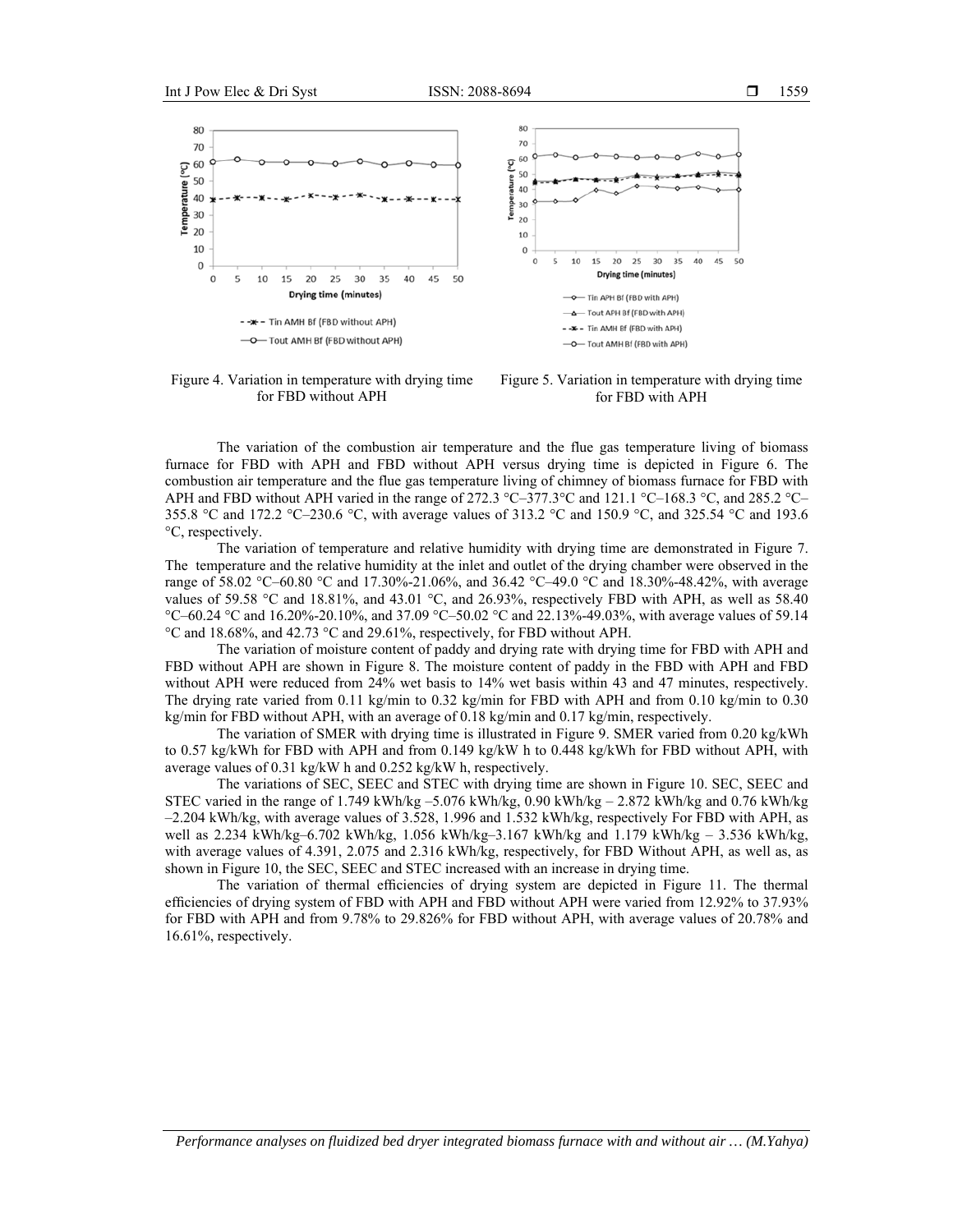

Figure 6. Variation in temperature of combustion and flue gas with drying time for FBD with APH and FBD without APH



Figure 8. Variation in moisture content and drying rate with drying time



Figure 10. Variation in SEC, SEEC, and STEC with drying time



Figure 7. Variation in temperature and relative humidity with drying time



Figure 9. Variation in SMER with drying time



Figure 11. Variation in thermal efficiency with drying time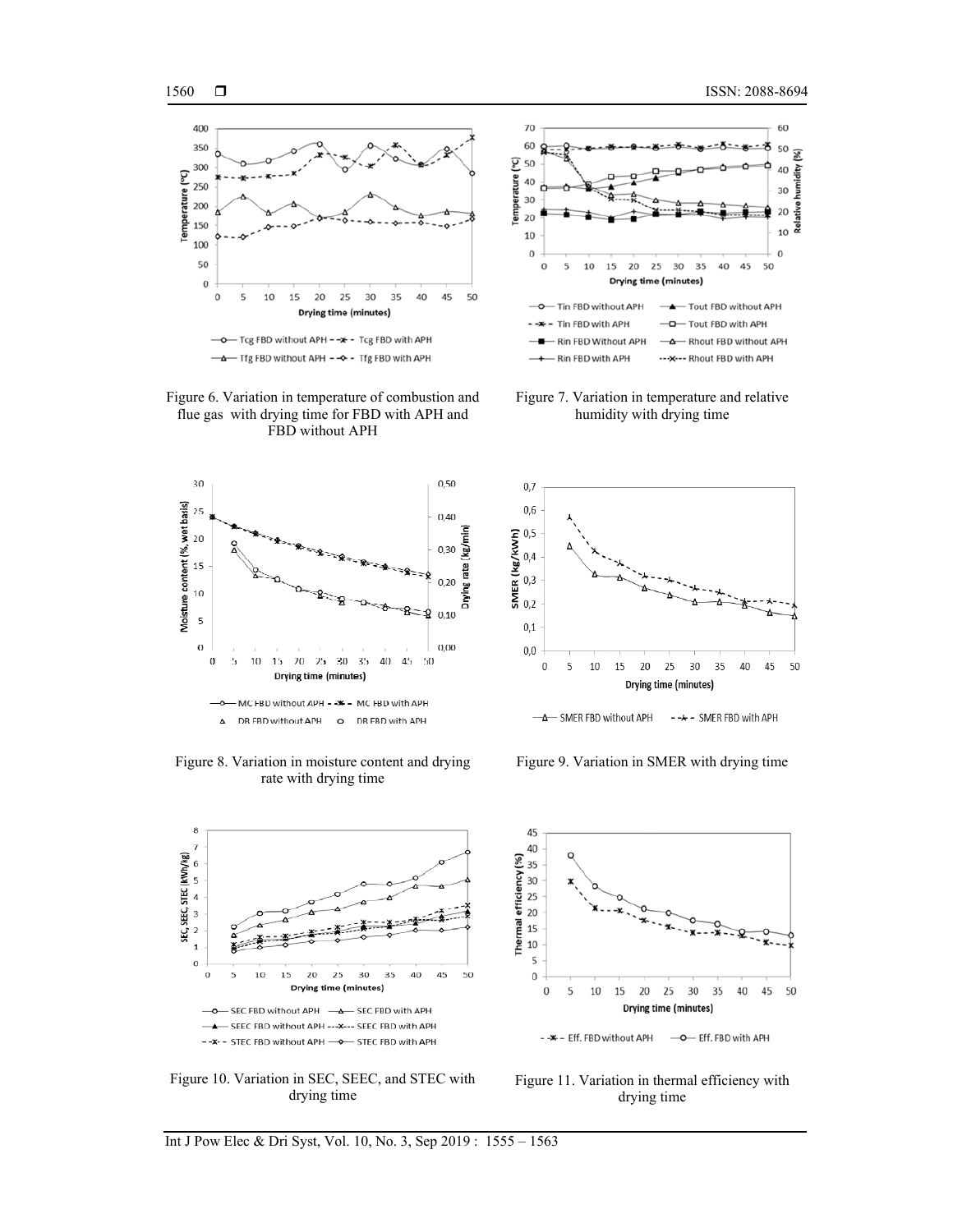## **4. CONCLUSION**

In this study, a fluidized bed dryer integrated biomass furnace was fabricated and tested for drying of paddy. The experiment results indicated that:

The coconut shell charcoal (biomass fuel) is used as heat energy source for fluidized bed dryers. The FBD with APH and FBD without APH decreased the moisture content of paddy from 24% wet basis to 14% wet basis within 43 and 47 minutes with average temperatures and relative humidities of 59.58 oC and 59.14 oC, and 18.81% and 18.68%, respectively. The average drying rate of paddy for FBD with APH and FBD without APH were 0.18 kg/min and 0.17 kg/min, respectively. The average specific moisture evaporation rate (SMER) for FBD with APH and FBD without APH were 0.31 kg/kWh and 0.252 kg/kWh, respectively. The average specific energy consumption (SEC) for FBD with APH and FBD without APH were 3.528 kWh/kg and 4.391 kWh/kg, respectively. The average specific electrical energy consumption (SEEC) for FBD with APH and FBD without APH were 1.96 kWh/kg and 2.075 kWh/kg, respectively. The avearge specific thermal energy consumption (STEC) for FBD with APH and FBD without APH were 1.532 kWh/kg and 2.316 kWh/kg, respectively. The average thermal efficiencies for FBD without APH and FBD with APH were 20.78 % and 16.61%, respectively. The FBD with APH is better than FBD without APH because its thermal efficiency is higher than FBD without APH.

# **Nomenclature**

| $E_{\rm bl}$               | electrical energy consumed by blower (W)                    |
|----------------------------|-------------------------------------------------------------|
| $\rm{E_{\,bmf}}$           | heat energy generated by the combustion of biomass fuel (W) |
| $H_{fg}$                   | laten heat of vaporization of water $(J/kg)$                |
| $M_{wb}$                   | moisture content wet basis $(\%)$                           |
| $\rm m_{\rm dpd}$          | mass of bone dry of paddy (kg)                              |
| $m_{\text{wetpd}}$         | mass of wet paddy (kg)                                      |
| $\dot{m}$ <sub>water</sub> | drying rate (kg/minutes)                                    |
| $m_{\text{water}}$         | mass of water evaporated (kg)                               |
| <b>SEC</b>                 | specific energy consumption (kWh/kg)                        |
| <b>STEC</b>                | specific thermal energy consumption (kWh/kg)                |
| <b>SEEC</b>                | specific electrical energy consumption (kWh/kg)             |
| <b>SMER</b>                | specific moisture evaporation rate (kg/kWh)                 |
| t                          | drying time (minutes)                                       |
| $\eta_{\,\rm th}$          | thermal efficiency of the drying system $(\%)$              |

## **ACKNOWLEDGEMENTS**

The authors would like to thank the Ministry of Research, Technology and Higher Education of the Republic of Indonesia for its research funding through the Penelitian Terapan Unggulan Perguruan Tinggi (PTUPT) Research Grant scheme.

## **REFERENCES**

- [1] M. Yahya, A. Fudholi, H. Hafizh, K. Sopian, "Comparison of solar dryer and solar-assisted heat pump dryer for cassava," Solar Energy, vol. 136, pp. 606–613, 2016.
- [2] A. Fudholi, M. Y. Othman, M. H. Ruslan, K. Sopian, "Drying of Malaysian Capsicum annuum L. (red chili) dried by open and solar drying," International Journal of Photoenergy, pp. 1-9, 2013.
- [3] M.Yahya, H. Fahmi, A. Fudholi, K. Sopian, "Performance and economic analyses on solar-assisted heat pump fluidised bed dryer integrated with biomass furnace for rice drying," Solar Energy, vol. 174, pp. 1058-1067, 2018.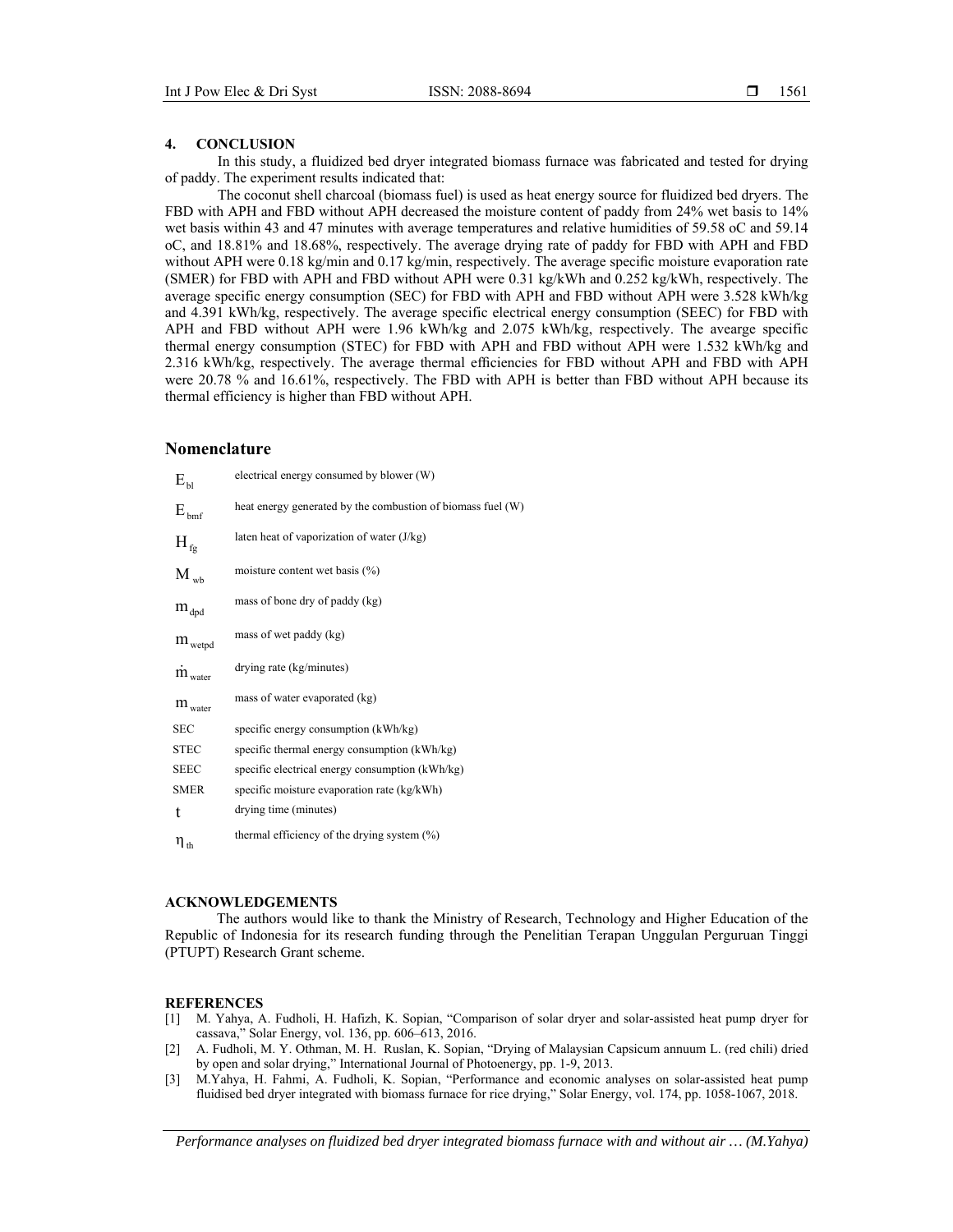- [4] S. Arun, S. Shankar Balaji, Selvan, " Experimental studies on drying characteristics of coconut in a solar tunnel greenhouse dryer coupled with biomass backup heater," *International Journal of Innovative Technology and Exploring Engineering*, vol.4, no.5, pp. 56-60, 2014.
- [5] M. Yahya, "Design and performance evaluation of a solar assisted heat pump dryer integrated with biomass furnace for red chilli," *International Journal of Photoenergy*, pp.1-14, 2016.
- [6] M. Yahya, A. Fudholi, K. Sopian, "Energy and exergy analyses of solar-assisted fluidized bed drying integrated with biomass furnace," Renewable Energy, vol.105, pp. 22-29, 2017.
- [7] Hamdani, T.A. Rizal, M. Zulfri, "Fabrication and testing of hybrid solar-biomass dryer for drying fish," Case Studies in Thermal Engineering, vol, pp. Xxx-xxx, 2018.
- [8] T.A. Yassen, H.H. Al-Kayiem, "Experimental investigation and evaluation of hybrid solar/thermal dryer combined with supplementary recovery dryer," Solar Energy, vol.134, pp.284-293, 2016.
- [9] I. Ceylan, M. Aktas, "Modeling of a hazelnut dryer assisted heat pump by using artificial neural networks," Applied Energy, pp. 1-13, 2008.
- [10] A. Fadhel, S. Kooli, A. Farhat, A. Belghith, "Experimental study of the drying of hot red pepper in the open air, under greenhouse and in a solar drier," *International Journal of Renewable Energy and Biofuels*, pp. 1-14, 2014.
- [11] I. Ceylan, M. Aktas, H. Dogan, "Energy and exergy analysis of timber dryer assisted heat pump," Applied Thermal Engineering, vol. 27, pp. 216-222, 2007.
- [12] A. Fudholi, K. Sopian, M. Y. Othman, M. H. Ruslan, "Energy and exergy analyses of solar drying system of red seaweed," Energy and Building, vol. 68, pp. 121-129, 2014.
- [13] M.S.N. Sarker, M.N. Ibrahim, N. Ab. Aziz, M.S. Punan, "Application of simulation in determining suitable operating parameters for industrial scale fluidized bed dryer during drying of high impurity moist paddy," *Journal of Stored Products Research*, pp. 1-9, 2014.
- [14] M. N. Ibrahim, M.S.H. Sarker, AB. Aziz N , M. Salleh, "Drying performance and overall energy requisite of industrial inclined bed paddy drying in Malaysia," Journal of Engineering Science and Technology, vol. 9, no. 3, pp. 398-409, 2014.
- [15] J. Banout, P. Ehl, J. Havlik, B. Lojka, Z. Polesny, V. Verner, "Design and performance evaluation of a Double-pass solar drier for drying of red chilli (Capsicum annum L.)," Solar Energy, vol. 85, no. 3, pp. 506–515, 2011.